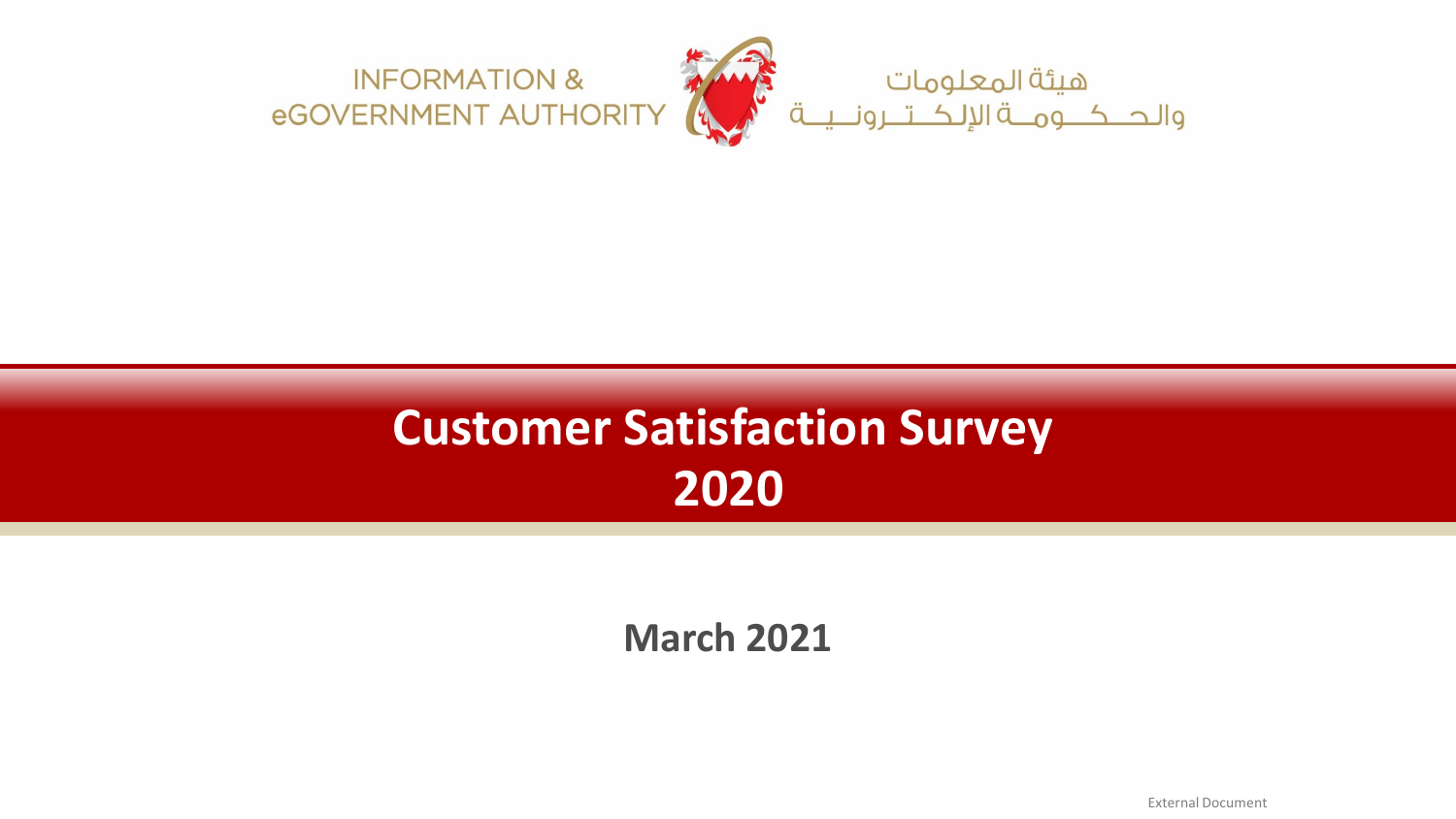#### Survey Brief



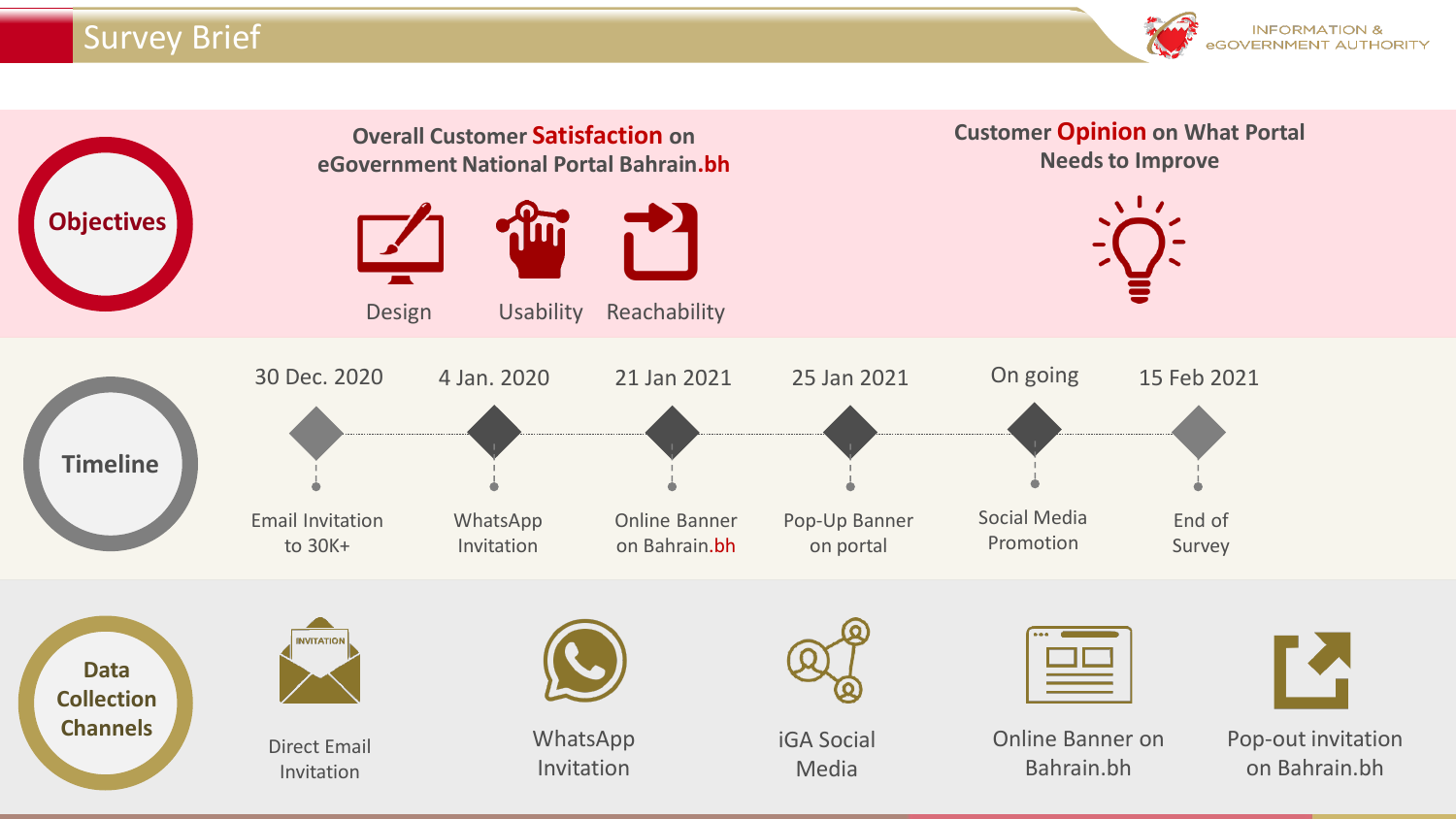### Sample Size and Demographic Data



| Sample<br>Size | $\left( -\frac{1}{2} \right)$         | $(( \bullet )$                   | Gender |             |             |  |
|----------------|---------------------------------------|----------------------------------|--------|-------------|-------------|--|
|                | <b>Target</b><br>1,500<br>respondents | Achieved<br>3,845<br>respondents |        | 72%<br>2761 | 28%<br>1084 |  |

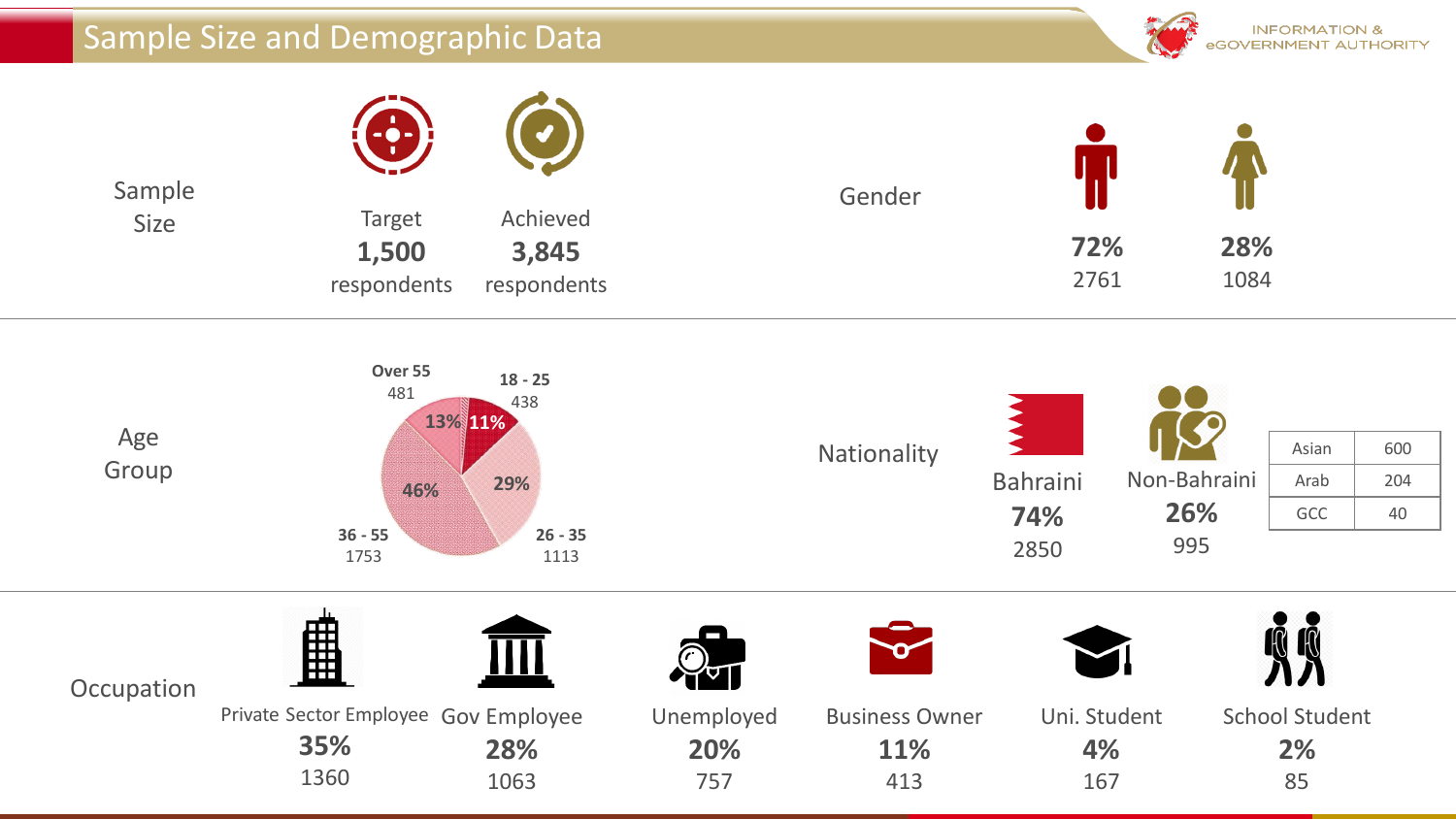#### Satisfaction Results



Overall Satisfaction Results in 2020 73 %

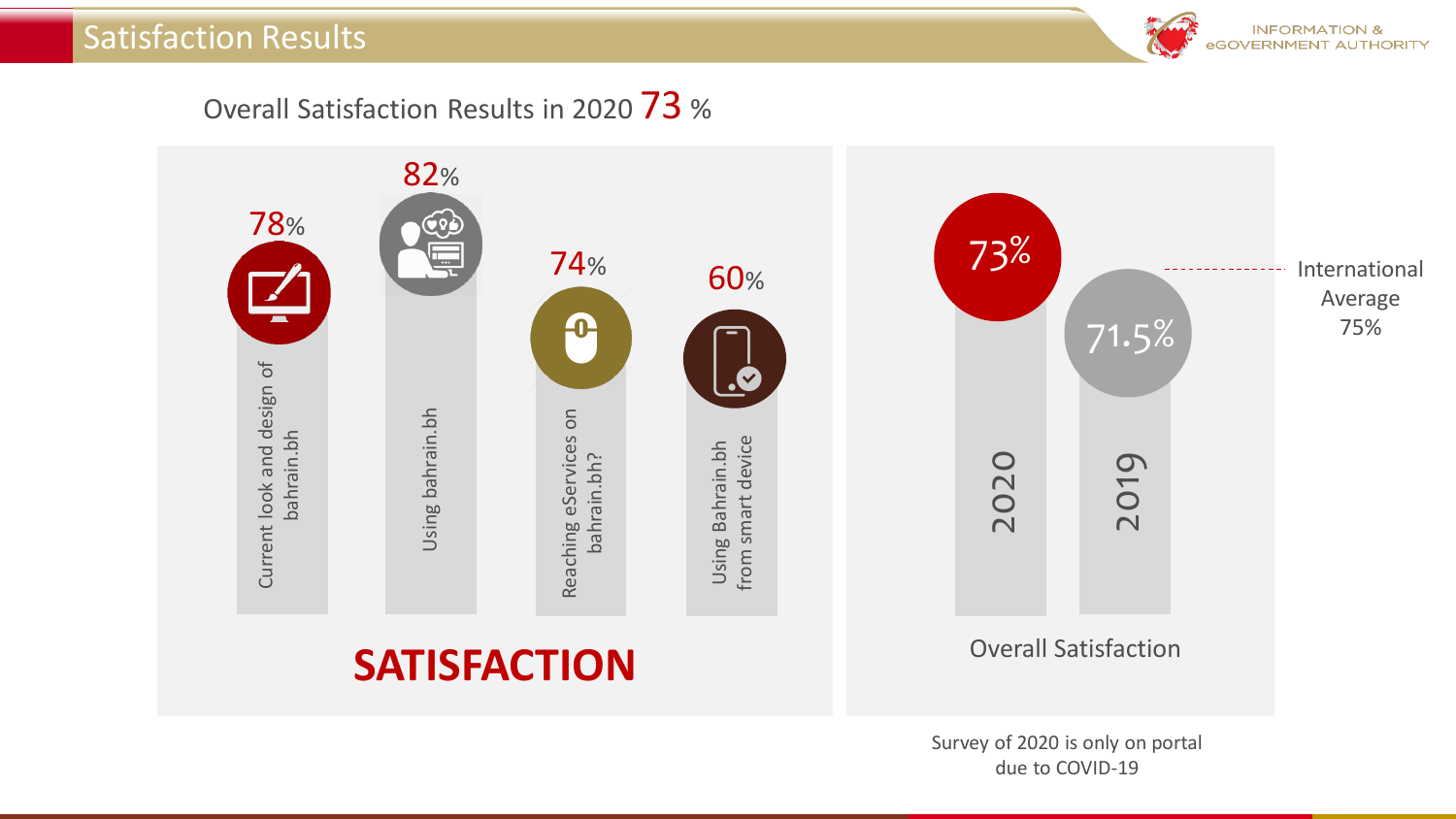

# Public preference when wanting to reach eServices needed



6% Others Like adding to favorite, other gov website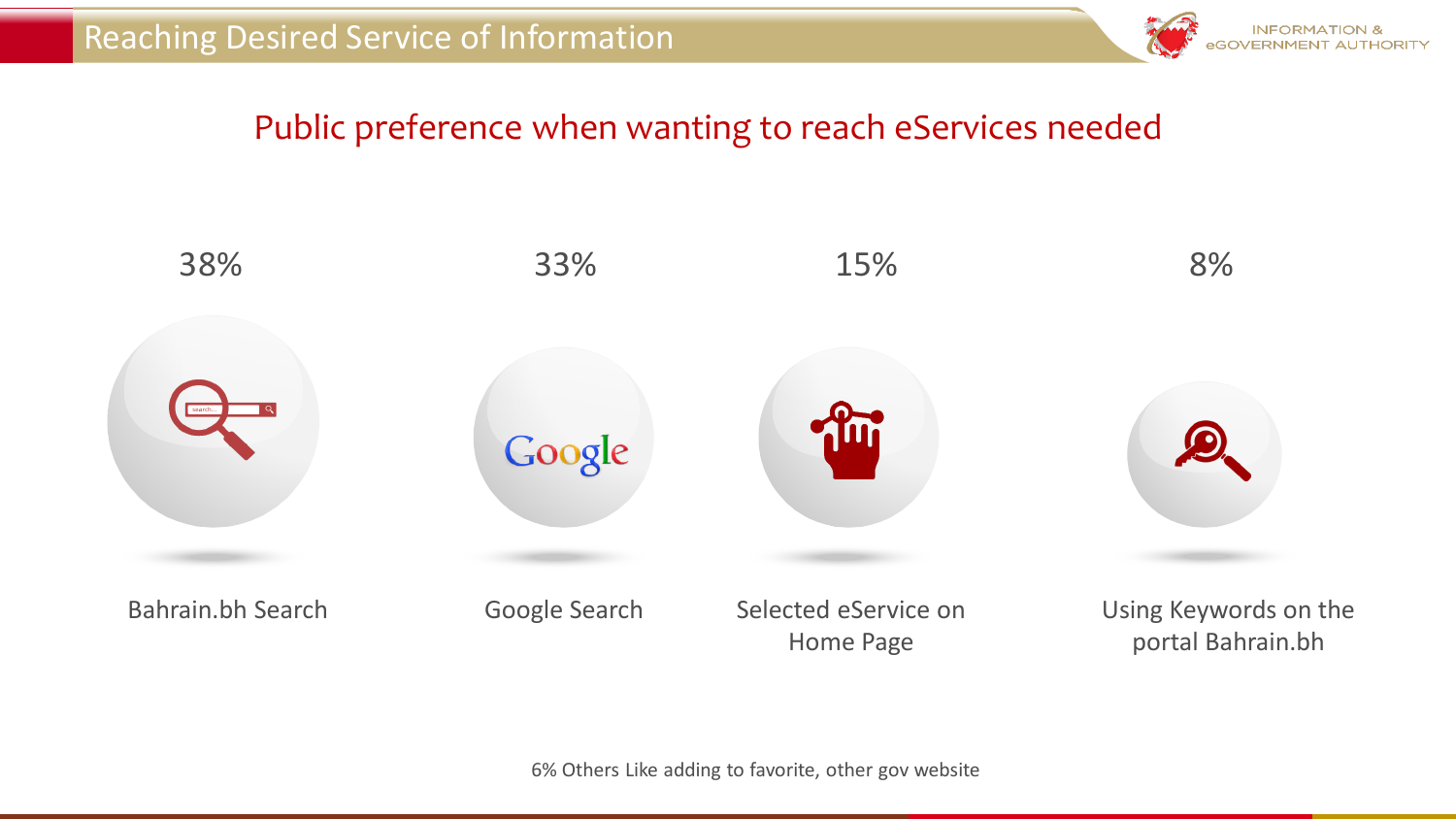# If Facing issue, how is it reported?





*\*Respondents was able to select more than one option*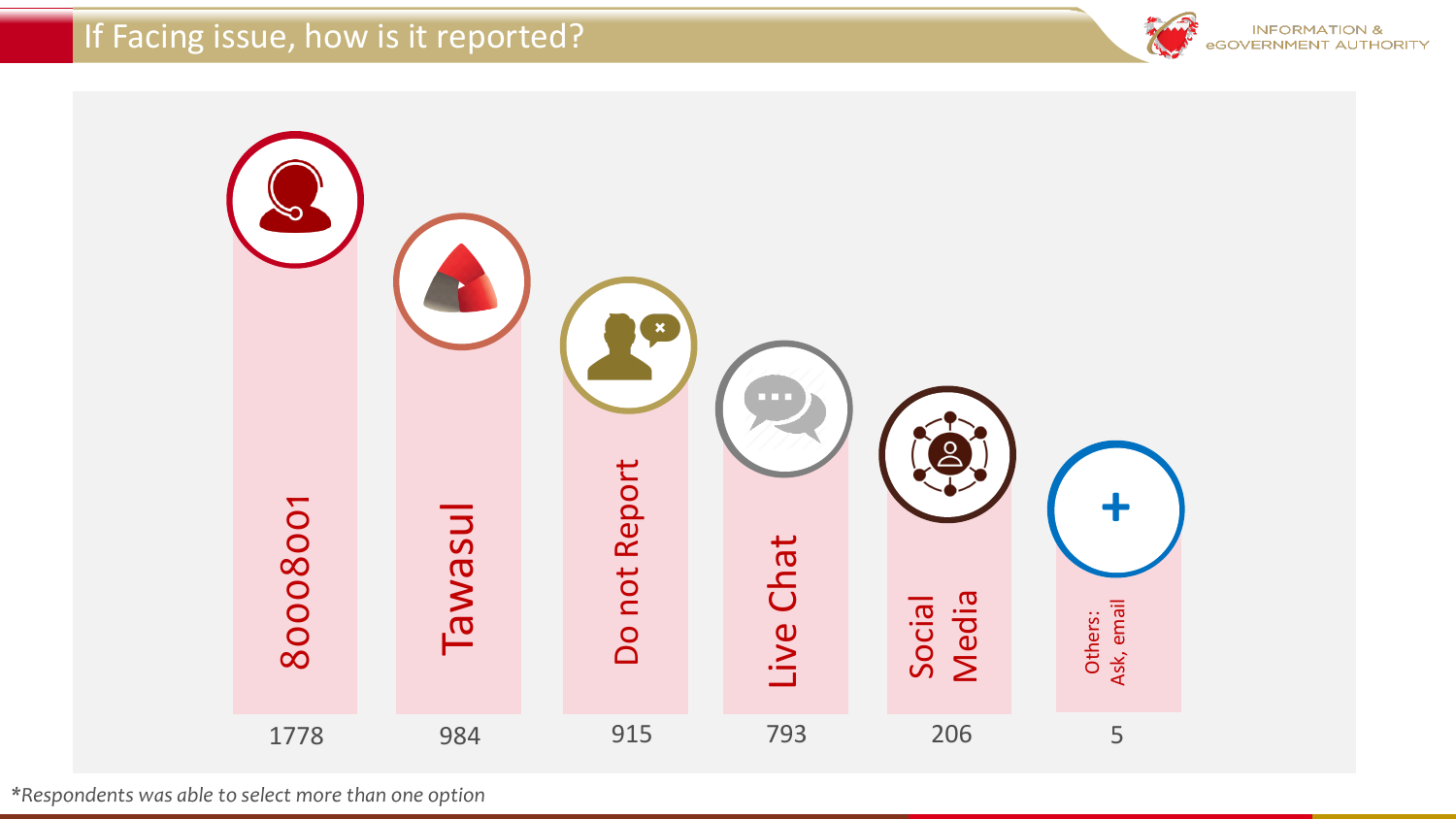



*\*Respondents was able to select more than one option*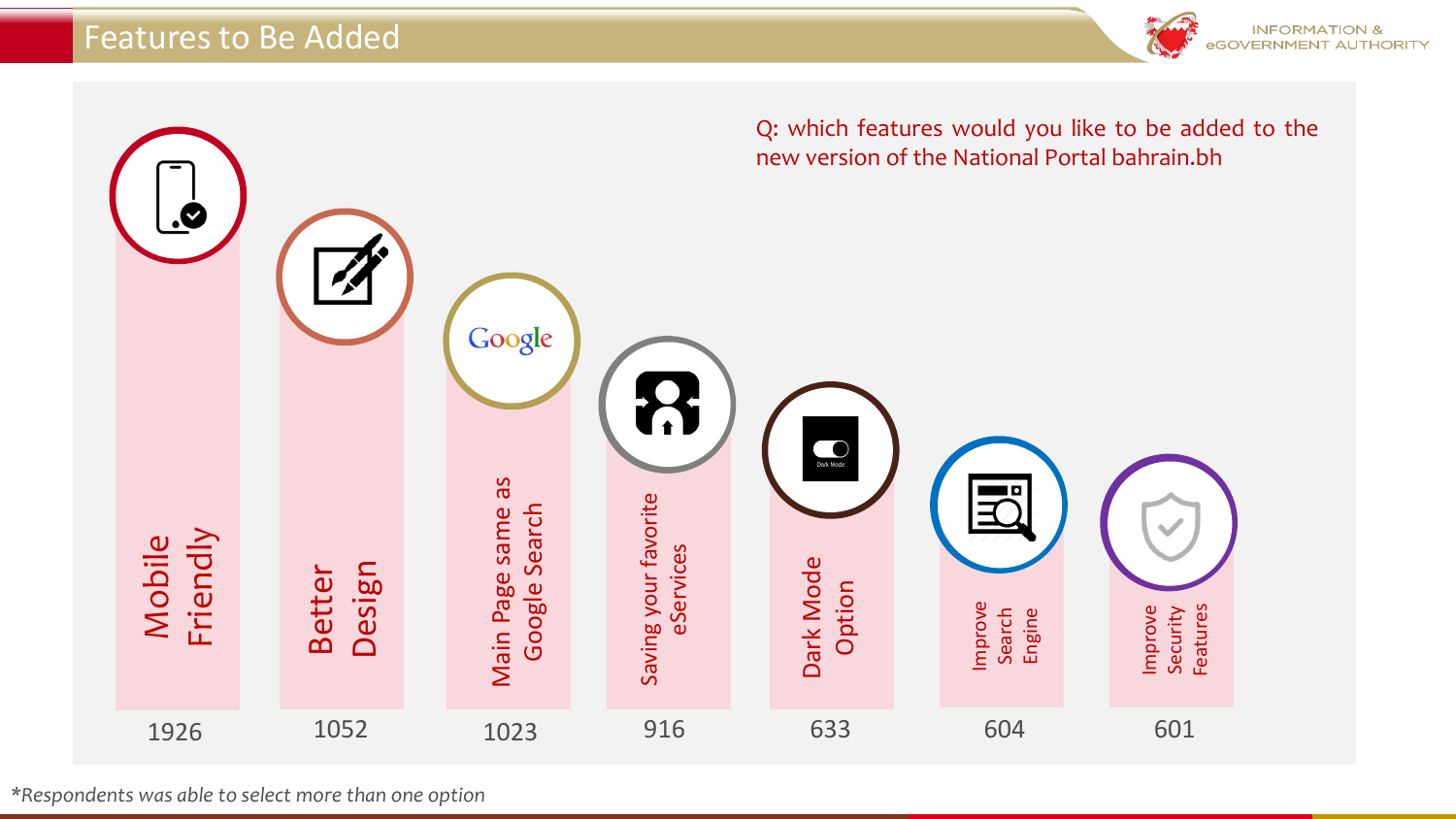#### Way Forward





Portal Revamp to be launched in June 2021



Survey results to be discussed with SD & Channels Development during Revamp implementation



Another Survey to take place after Revamp



3<sup>rd</sup> round of Survey to be sent out by end of 2021 for better comparison